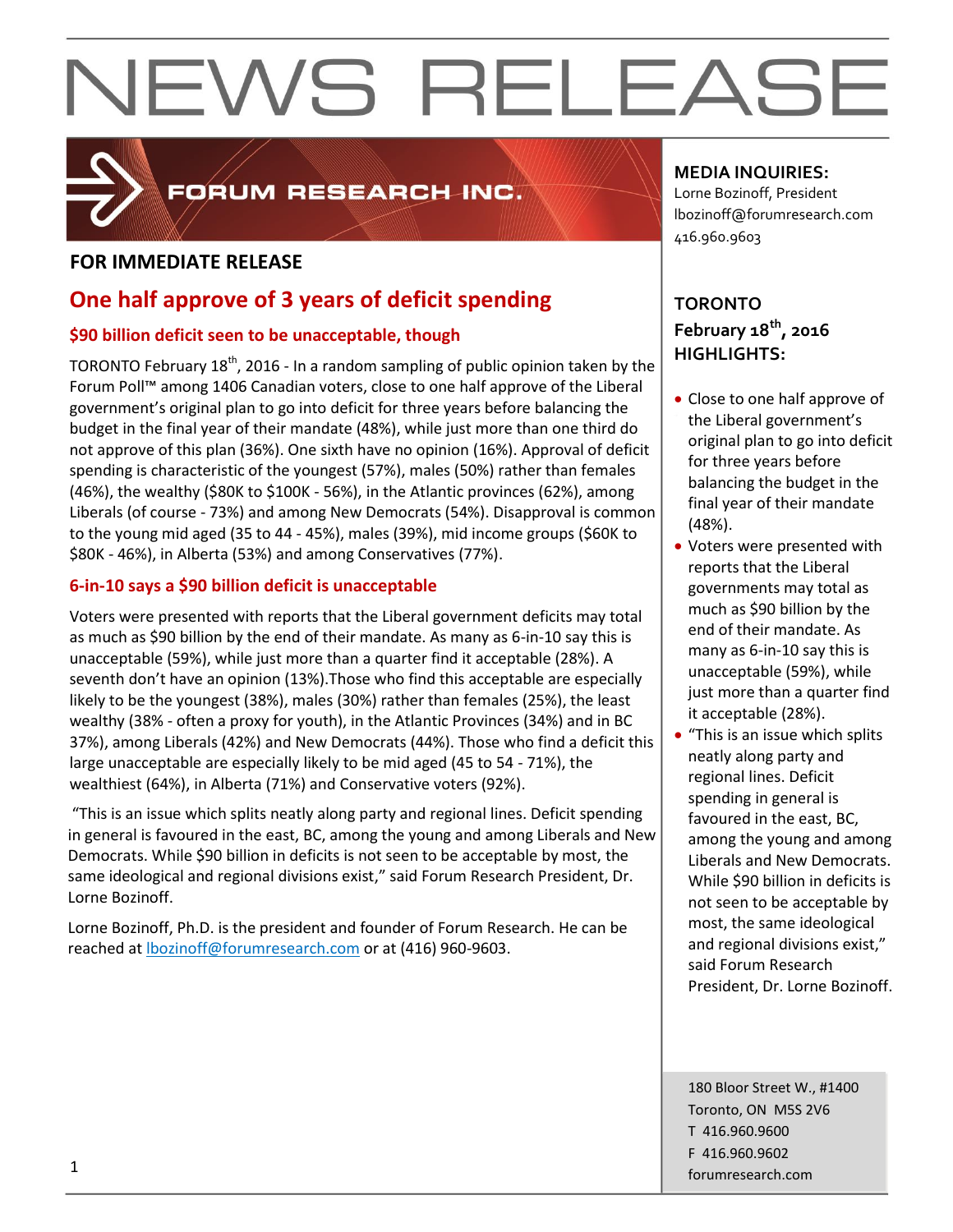#### **Methodology**

The Forum Poll™ was conducted by Forum Research with the results based on an interactive voice response telephone survey of 1406 randomly selected Canadians 18 years of age or older. The poll was conducted between February 16th and 17th, 2016**.**

FORUM RESEARCH INC.

Results based on the total sample are considered accurate +/- 3%, 19 times out of 20. Subsample results will be less accurate. Margins of error for subsample (such as age, gender) results are available at [www.forumresearch.com/samplestim.asp](http://www.forumresearch.com/samplestim.asp)

Where appropriate, the data has been statistically weighted by age, region, and other variables to ensure that the sample reflects the actual population according to the latest Census data.

This research is not necessarily predictive of future outcomes, but rather, captures opinion at one point in time. Forum Research conducted this poll as a public service and to demonstrate our survey research capabilities. Forum houses its poll results in the Data Library of the Department of Political Science at the University of Toronto.

With offices across Canada and around the world, 100% Canadian-owned Forum Research is one of the country's leading survey research firms. This Forum Poll™and other polls may be found at Forum's poll archive at [www.forumresearch.com/polls.asp](http://www.forumresearch.com/polls.asp)

#### **MEDIA INQUIRIES:**

Lorne Bozinoff, President lbozinoff@forumresearch.com 416.960.9603

**TORONTO February 18th, 2016**

#### *Deficit Spending - Trending*

| %                 |      | February $18^{th}$ , 2016 September $2^{nd}$ , 2015 |
|-------------------|------|-----------------------------------------------------|
| Sample            | 1406 | 1384                                                |
| Approve           | 48   | 44                                                  |
| <b>Disapprove</b> | 36   | 38                                                  |
| Don't know        | 16   |                                                     |

180 Bloor Street W., #1400 Toronto, ON M5S 2V6 T 416.960.9600 F 416.960.9602 example to the contract of the contract of the contract of the contract of the contract of the contract of the contract of the contract of the contract of the contract of the contract of the contract of the contract of the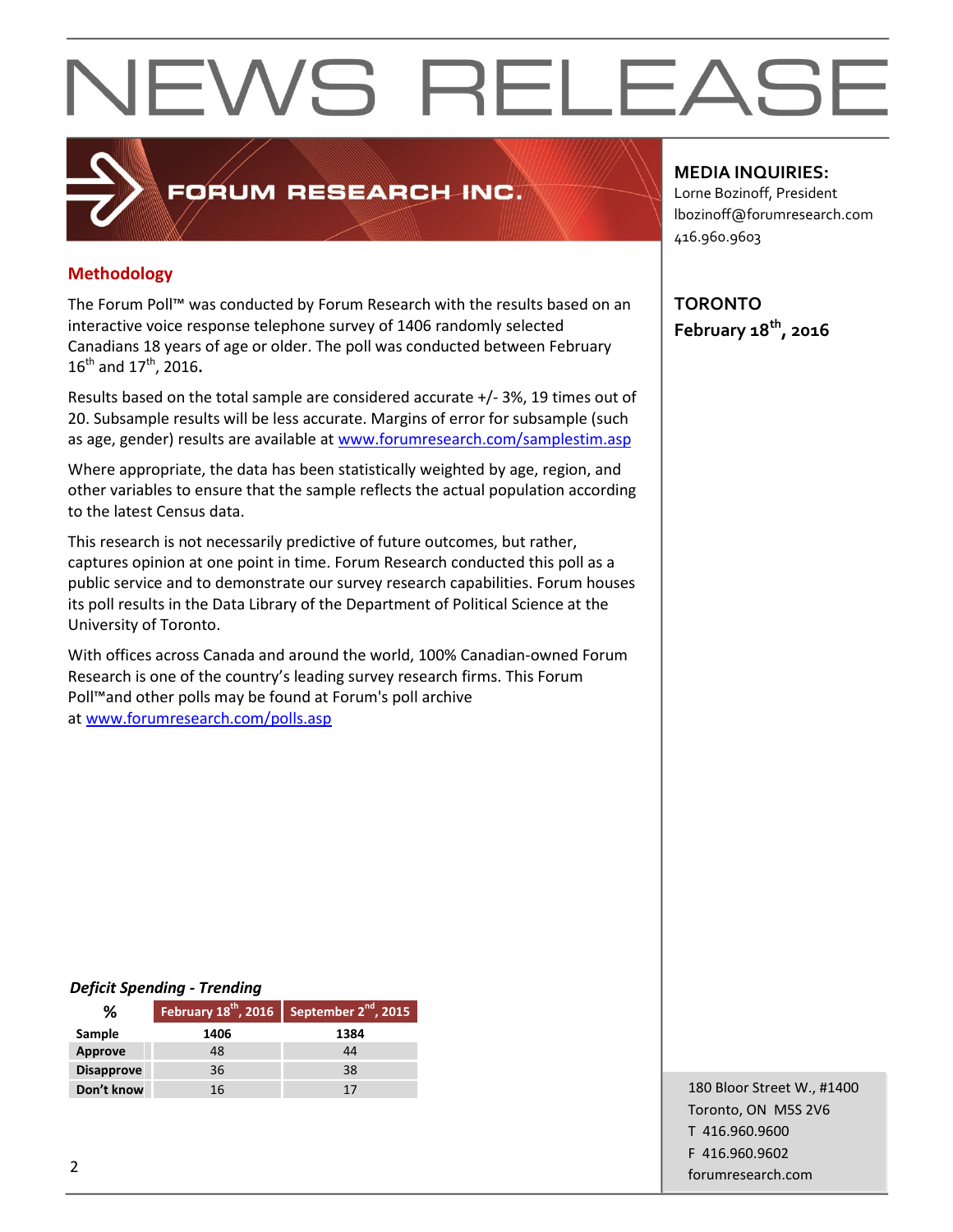### FORUM RESEARCH INC.

#### *Deficit Spending*

*'The Liberal government plans 3 years of deficit spending to stimulate growth before balancing the budget in 2019. Do you approve or disapprove of this?'*

#### *[All Respondents]*

#### *Age / Gender*

| %                 | <b>Total</b> | 18-34 | 35-44 | 45-54 | 55-64 | $65+$ | <b>Male</b> | <b>Female</b> |
|-------------------|--------------|-------|-------|-------|-------|-------|-------------|---------------|
| Sample            | 1406         | 240   | 199   | 266   | 336   | 365   | 761         | 645           |
| Approve           | 48           | 57    | 38    | 44    | 51    | 44    | 50          | 46            |
| <b>Disapprove</b> | 36           | 27    | 45    | 42    | 33    | 35    | 39          | 33            |
| Don't know        | 16           | 15    | 17    | 13    | 17    | 20    | 11          | 22            |

#### *Region*

| %                 | Total | Atl | Que |     | ON   Man/Sask | AB  | BC  | <b>English</b> | <b>French</b> |
|-------------------|-------|-----|-----|-----|---------------|-----|-----|----------------|---------------|
| Sample            | 1406  | 90  | 351 | 495 | 99            | 193 | 178 | 1076           | 330           |
| Approve           | 48    | 62  | 46  | 47  | 49            | 39  | 51  | 48             | 46            |
| <b>Disapprove</b> | 36    | 21  | 38  | 36  | 35            | 53  | 26  | 36             | 36            |
| Don't know        | 16    | 16  | 16  | 16  | 16            |     | 22  | 16             | 17            |

#### *Federal Vote Preference*

| ℅                 | <b>Total</b> | <b>Cons</b> | Lib | <b>NDP</b> | <b>Green</b> | <b>Bloc</b> | <b>Other Parties</b> |
|-------------------|--------------|-------------|-----|------------|--------------|-------------|----------------------|
| Sample            | 1406         | 435         | 599 | 156        | 90           | 46          | 33                   |
| Approve           | 48           | 13          | 73  | 54         | 47           | 37          | 20                   |
| <b>Disapprove</b> | 36           | 77          | 13  | 20         | 29           | 45          | 57                   |
| Don't know        | 16           | 11          | 14  | 26.        | 24           | 17          | 23                   |

#### **MEDIA INQUIRIES:**

Lorne Bozinoff, President lbozinoff@forumresearch.com 416.960.9603

#### **TORONTO February 18th, 2016**

180 Bloor Street W., #1400 Toronto, ON M5S 2V6 T 416.960.9600 F 416.960.9602 forumresearch.com and the set of the set of the set of the set of the set of the set of the set of the set of the set of the set of the set of the set of the set of the set of the set of the set of the set of the set of th